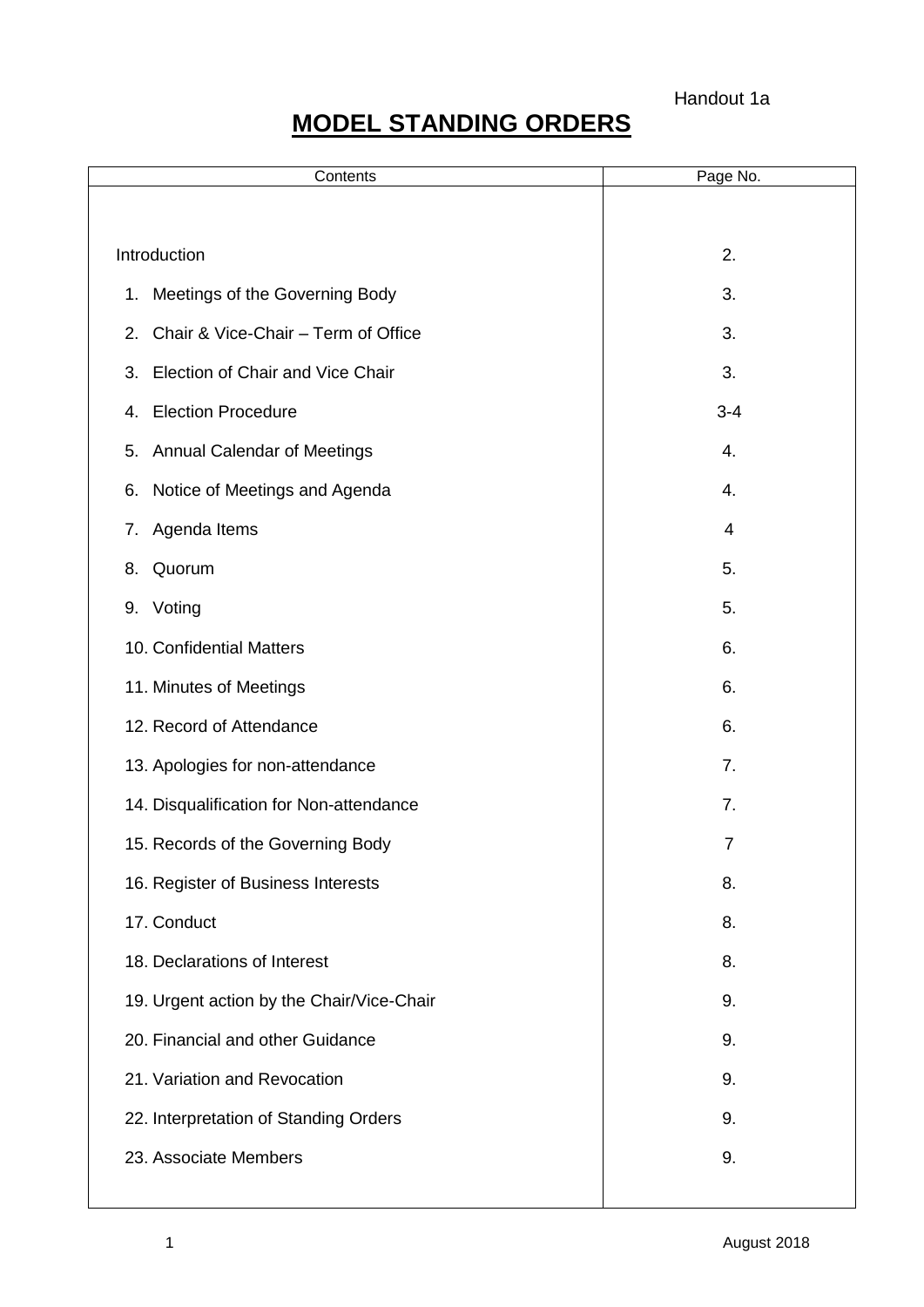# **INTRODUCTION**

# **Standing Orders**

Current legislation gives to governing bodies the flexibility to decide their own procedures unless there is a specific legislative requirement to operate in a particular way.

Whilst most governing bodies conduct business in a relatively informal way there is much benefit in having a framework to formalise the business of the governing body.

Standing orders provide such a framework and can avoid disputes arising by procedures and conventions having been agreed previously by the governing body. Standing orders cannot replace regulations or statutory guidance but are additional and supplementary to them.

Set out on pages 2 to 8 inclusive of this booklet are example standing orders. Governing bodies should use the examples as a basis for discussion and take into account their own individual circumstances and adapt the standing orders as appropriate. Those points shown in *bold italics* are statutory requirements and cannot be adapted.

The advice contained in this booklet succeeds any previous advice on any matter detailed in this booklet.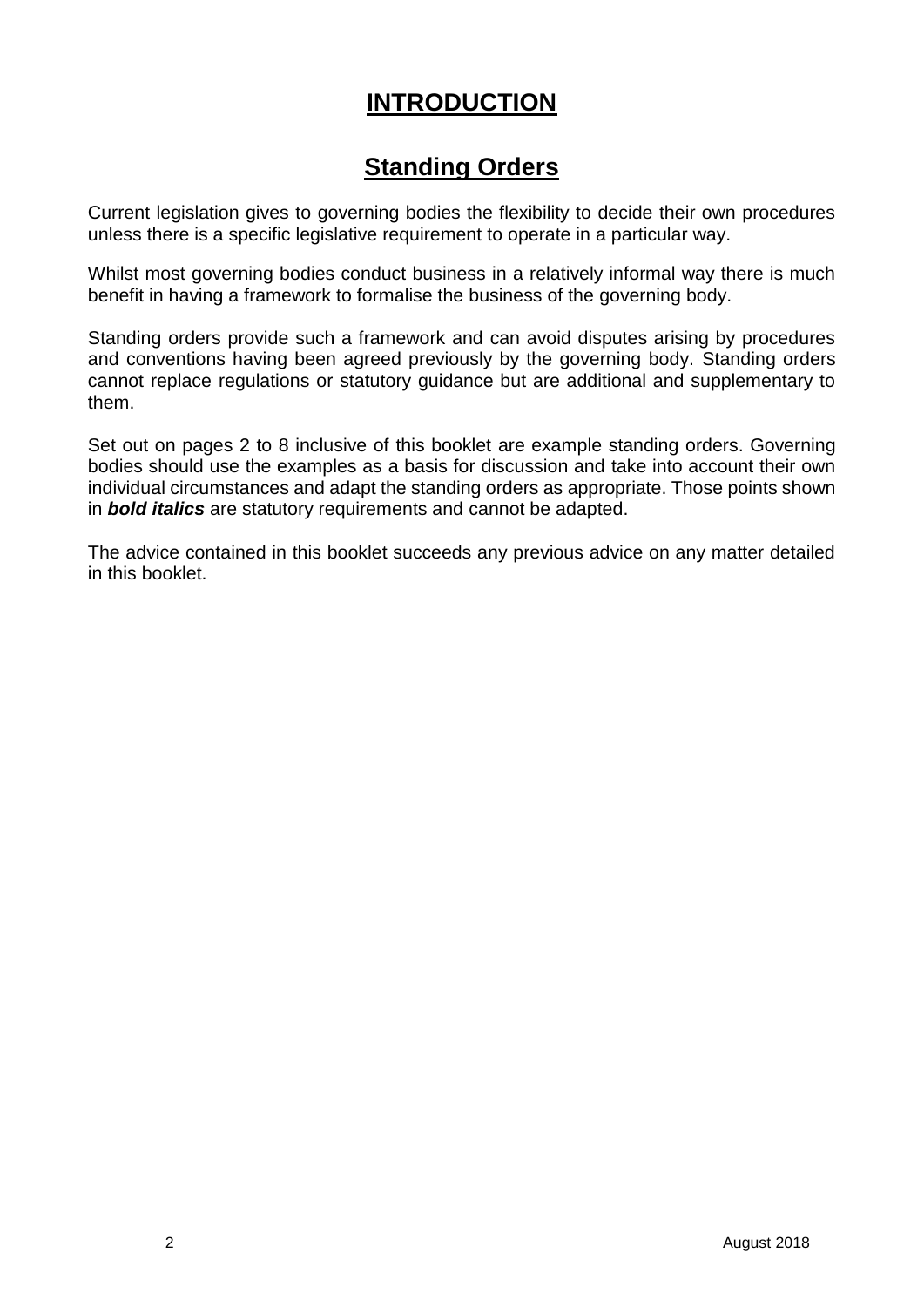# **Standing orders for procedural workings of the governing body of Trinity Academy Richmond and Trinity Academy Eppleby Forcett and Middleton Tyas**

### **1. Meetings of the governing body**

The governing body shall meet 4 times each school year. **(Note:** *governing bodies are legally required to meet at least 3 times per school year***)**

### **2. Chair and vice-chair – term of Office**

The chair and vice-chair shall have a term of office of **one year**. The term shall begin at the first governing body meeting of the autumn term at which the chair and vice-chair are normally elected and shall end at the first meeting following the first anniversary of their election. In the event of the chair and/or vice-chair ceasing to occupy their post(s) part way through their respective term(s) of office then their successor(s) shall serve out the remainder of their predecessor's term.

When the office of chair or vice-chair becomes vacant the governing body must elect a new chair or vice-chair at the next meeting. If the chair is absent from a meeting, or if the chair is vacant, the vice-chair will act as chair for all purposes.

#### **3. Election of chair and vice-chair**

The clerk shall take the chair for the item dealing with the election of the chair and, in the event of a failure to elect a chair, for the item dealing with the election of the vice-chair. In the event of the governing body failing to elect a chair or a vice-chair the governing body shall elect a chair for the meeting. In the event of the governing body failing to elect a chair for the meeting then the meeting shall stand adjourned and the clerk, acting in consultation with the immediate past chair and the head teacher, shall convene a further meeting within 28 days of the adjournment.

#### **4. Election of chair and vice-chair – procedure**

*(*Note: Unless the chair and/or vice-chair have been elected for a longer period the election of the chair and vice-chair takes place at the first meeting of the governing body held in the autumn term. Governing bodies are free to adapt the following procedure to suit their own needs*.)*

The following procedure shall apply to the election of the chair and vice-chair:

- the clerk shall invite nominations from the meeting. A governor may nominate him/herself;
- if only one candidate is nominated that candidate must withdraw from the meeting whilst the remaining governors vote by secret ballot on whether to accept or reject the nominated candidate. In the event of an equality of votes the clerk *does not* have a casting vote and a "no decision" shall be recorded in the minutes;
- the clerk shall then invite further nominations from the meeting. If a further candidate is nominated but the result is the same, or the candidate is rejected, the clerk shall move on to the election of the vice-chair. The

 election of the chair shall then be placed as an item on the agenda for the next meeting of the governing body;

• if two candidates are nominated then both nominated candidates shall withdraw from the meeting whilst a secret ballot takes place. The chair shall be elected by a simple majority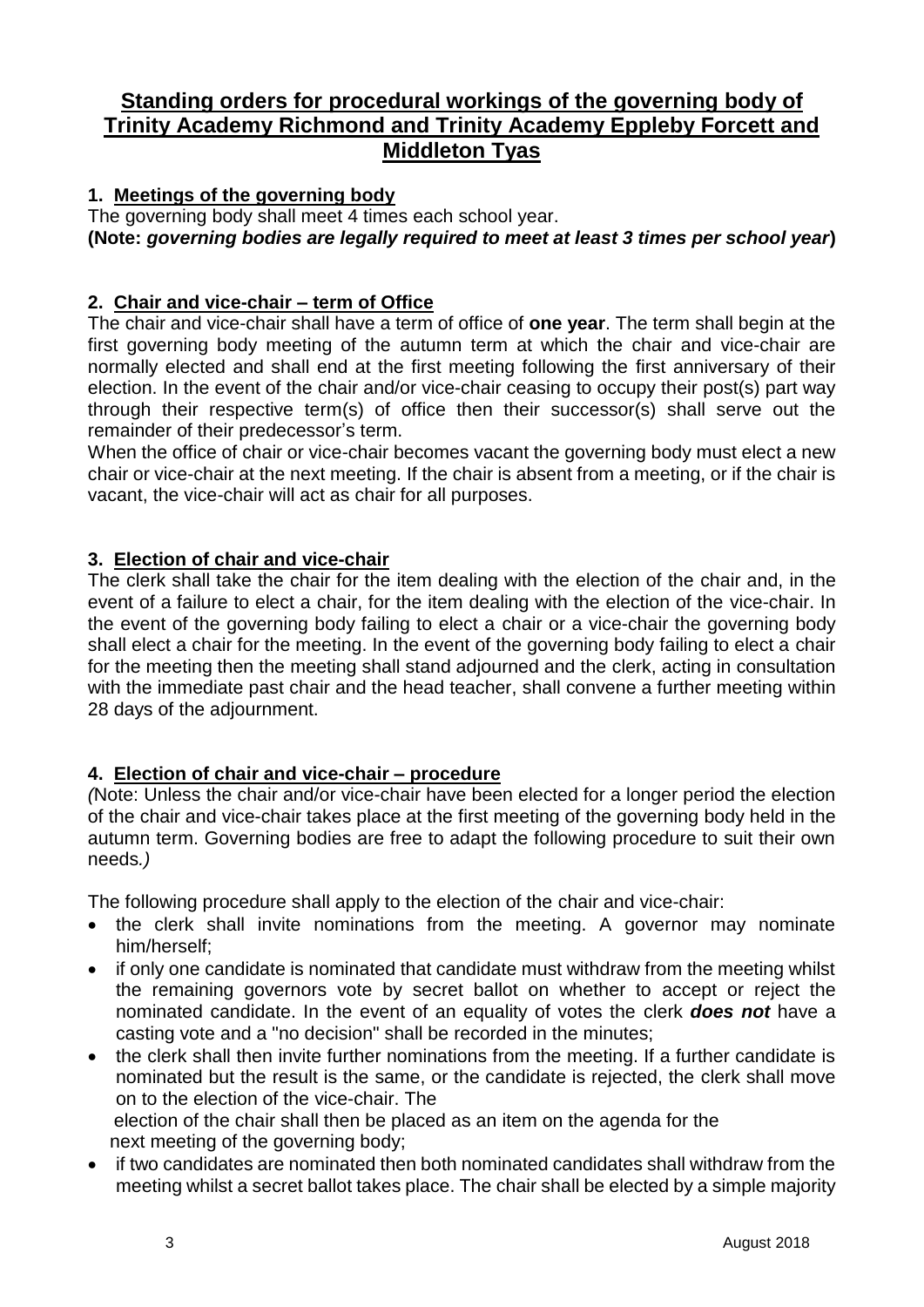of the votes cast. In the event of each candidate polling the same number of votes then the successful candidate shall be decided by the toss of a coin;

- if 3 or more candidates are nominated and none of the candidates achieves a simple majority of the votes cast (e.g. 5.3.3.) then there shall be a second secret ballot to try to achieve a candidate with a simple majority (e.g. 6.3.2.) or, failing that, the candidate with the fewest votes (e.g. 5.4.2.) shall be eliminated;
- the unsuccessful candidate may then return to the meeting and a further secret ballot takes place between the two remaining candidates;
- following his/her election the chair shall take over the meeting immediately and conduct the election of the vice-chair using the same procedure.
- if the governing body fails to elect a chair or a vice-chair it shall elect a chair for the meeting;
- if the meeting fails to elect a chair for the meeting then the meeting shall stand adjourned and shall be re-convened within *28 days.*

# **5. Annual calendar of meetings and business**

At the first meeting of the autumn term the governing body shall approve a calendar of governing body and committee meetings and of planned business for the ensuing year and the clerk shall, within 14 days, of the meeting provide a copy of the calendar to all members of the governing body.

# **6. Notice of meetings and agenda**

Every member of the governing body shall receive the following *at least seven clear days in advance of a meeting:* 

- *written notice of the meeting;*
- *a copy of the agenda for the meeting;*
- *a copy of any reports or papers to be considered at the meeting.*

This standing order shall not apply where the chair of the governing body so determines on the ground that there are matters demanding urgent consideration. In that case the written notice of the meeting shall state that fact and the agenda, reports and other papers to be considered at the meeting are received within such shorter period, as the chair shall direct.

Where the governing agree, notice can be sent by email but this should be discussed in the FGB and a protocol agreed. Governors should have secure school email addresses for governing body business and all aspects of confidentiality should be discussed.

# **7. Agenda Items**

With the agreement of the chair of the governing body or of the relevant committee any member of the governing body shall be entitled to include, on the agenda for any governing body or committee meeting, an item(s) on any particular issue provided that written notice thereof is given, as appropriate, to the chair of the governing body, or of the relevant committee and to the clerk at least 14 days prior to the meeting taking place.

# **8**. **Quorum**

 *the quorum for a meeting of the governing body shall be not less than 50% of the number of governors in post at the time of the meeting* (not including vacancies) or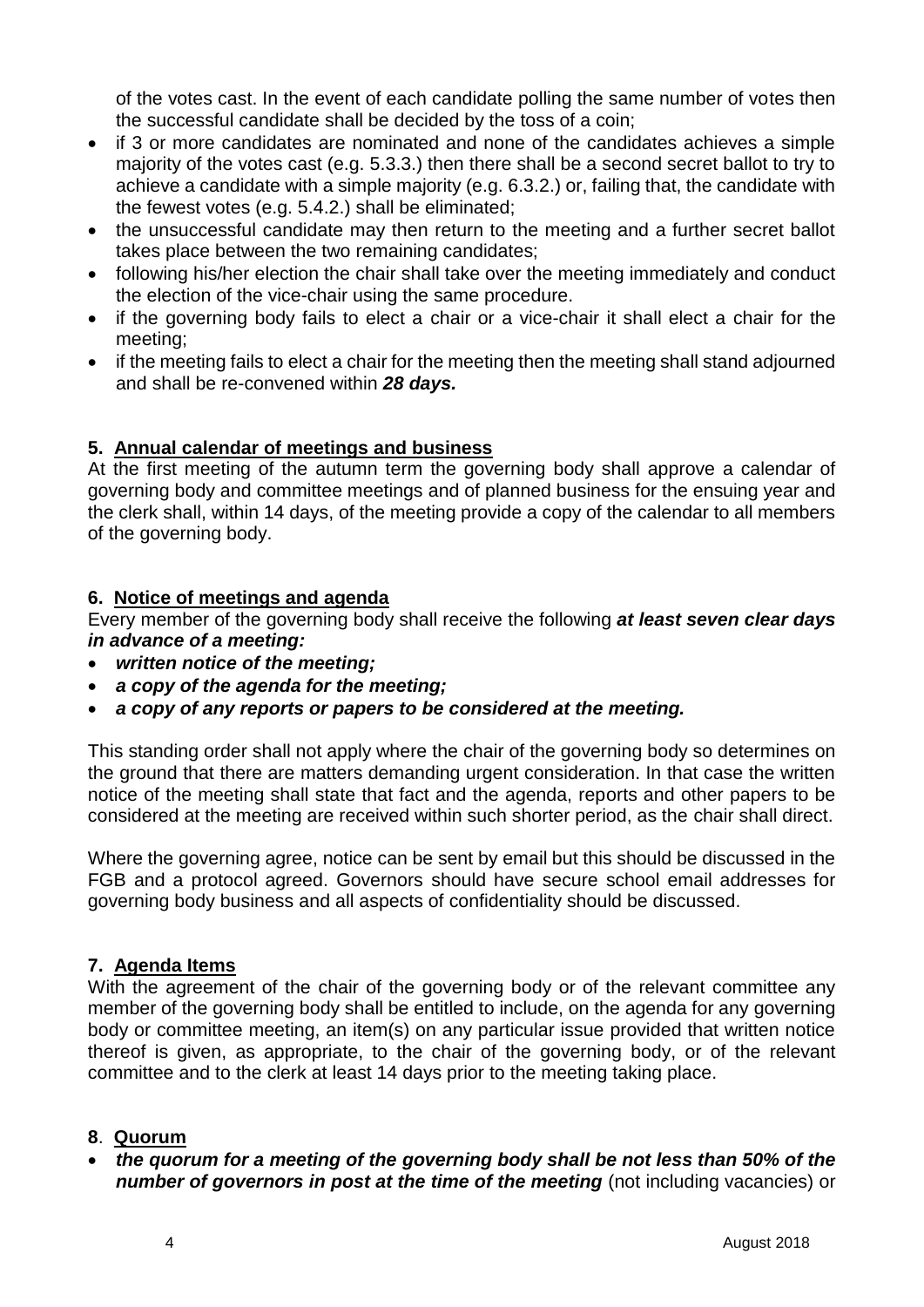such other number as may be determined from time to time by regulations issued by the Department for Children, Schools and Families;

- *the quorum for a meeting of any committee of the governing body shall be at least three (3) governors who are members of that committee;*
- *associate members shall not be included in the calculation for quorum purposes.*

#### **9. Voting**

- every proposition shall be seconded prior to the vote being taken;
- every proposition shall be determined by a show of hands or, at the discretion of the chair of the meeting, by general consensus;
- only those governors at the meeting and present in the room at the time of the proposition being put by the chair shall be entitled to vote; (please note the one exception to this is a vote to change the name of the school where ALL governors would be required to vote and for this reason a proxy vote is allowed, this would also require the school to adopt the 2012 School Governance (Constitution) (England) Regulations)
- in the event of a tied vote the chair shall have a second or casting vote;
- after a proposition is put from the chair, but before the vote is taken, any two governors by show of hands may require that the voting be recorded in the minutes of the meeting to show whether each governor present gave his/her vote for or against the proposition or abstained from voting. It is recommended that this would be a confidential minute;
- after a proposition is put from the chair, but before the vote is taken, any two governors by show of hands may require that the voting shall be by secret ballot;
- in the event of requisitions for both a secret ballot and a recorded vote then the requisition for the secret ballot shall take precedence and no action shall be taken on the requisition for a recorded vote.

#### **10. Confidential Matters**

Prior to the consideration of or discussion on any matter on any agenda for a meeting of the governing body or of any committee, consideration shall be given as to whether the matter includes confidential information and the governing body or committee shall determine whether the public or any other person, not being a member of the governing body, should be excluded from the meeting during the consideration of the matter. In the event of any matter being deemed to be confidential then the minutes of the discussion and decision *shall be excluded* from the minutes of the meeting to be made available for public inspection. This standing order is additional to the requirement for governors to withdraw from a meeting and take no part in the consideration or voting on any item in which they have a declarable interest as required by standing order 18.

#### **11. Minutes of Meetings**

The draft minutes of all governing body and committee meetings shall be approved by the chair of the meeting within 14 days of the meeting having taken place. Thereafter the approved draft governing body minutes shall be circulated to all members of the governing body *within 21 days of the meeting having taken place\* or with the agenda for the next meeting of the governing body/committee\**. The minutes of committee meetings shall be circulated with the agenda for the next succeeding governing body meeting. If the governing body decides to circulate minutes with the agenda for the following meeting, they should consider asking the clerk to circulate a list of actions within 14 days of the meeting having taken place.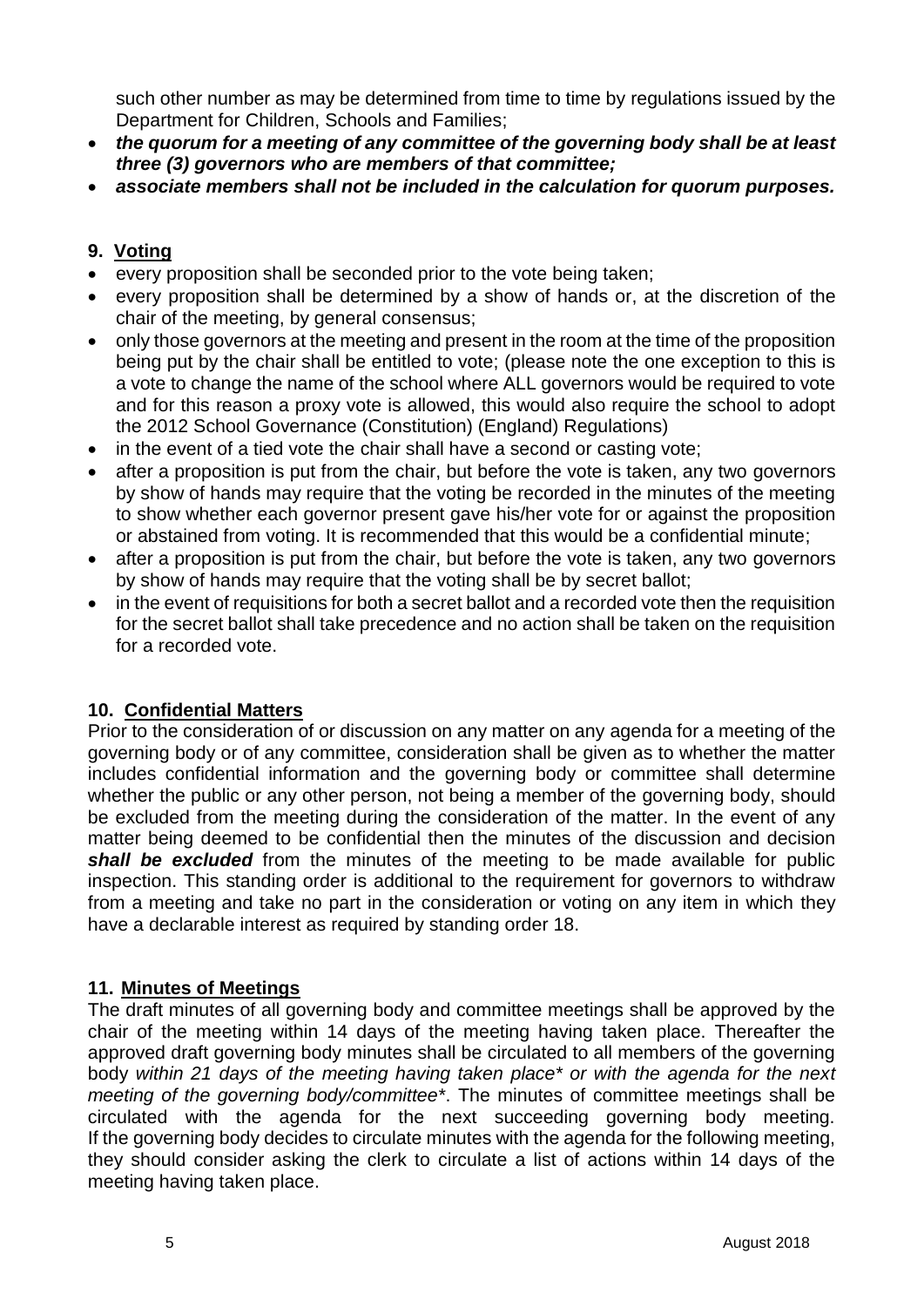*All non-confidential minutes shall be made available for public inspection only after they have been submitted for approval to the next succeeding meeting of the governing body or committee, as appropriate.*

\**delete as appropriate*

#### **12. Record of Attendance**

Every governor attending a meeting of the governing body or of any of its committees of which s/he is a member shall sign her/his name in the attendance book or sheet provided for that purpose.

#### **13. Apologies for non-attendance at meetings of the governing body**

All apologies together with the reason(s) for non-attendance at a meeting of the governing body shall be submitted to the clerk or to the chair not later than the commencement of the meeting. *The governing body shall then determine whether such absence(s) should be treated as a 'consented' or 'non-consented' absence(s) and recorded as such in the minutes of the meeting.* The failure to submit an apology shall be deemed to be a 'nonconsented' absence and recorded as such in the minutes of the meeting.

#### **14. Disqualification for non-attendance**

*Any governor, with the exception of the head teacher, who fails to attend any meeting of the governing body for a consecutive period of 6 months without the approval of the governing body, and such approval being recorded in the minutes, shall be automatically disqualified from serving as a governor. The period of 6 months shall begin from the date of the first meeting missed by the governor. Foundation (but not ex-officio foundation) governors, community governors, partnership governors or sponsor governors so disqualified shall not be eligible for nomination, election or re-appointment as a governor of any category for a period of 12 months immediately following his/her disqualification. Parent or staff governors are eligible for nomination and election (or appointment in the case of parent governors) immediately following their disqualification.* 

#### **15. Records of the governing body**

The clerk to the governing body shall be responsible for maintaining and keeping up to date the records of the governing body which for the purpose of this standing order shall comprise the following:

- the minutes of the meetings of the governing body and it's committees;
- the record of attendance;
- the register of business and other interests:
- the record of hospitality/gifts;
- copies of self-declaration forms to confirm that governors are not disqualified for any of the criteria listed;
- any such other records as may be determined from time to time by formal resolution of the governing body;
- Records of governor monitoring visits to school;
- The signed and approved code of conduct and standing orders.

The records of the governing body shall be kept in a secure place provided at the school and shall be available for inspection by the public, members of the governing body, parents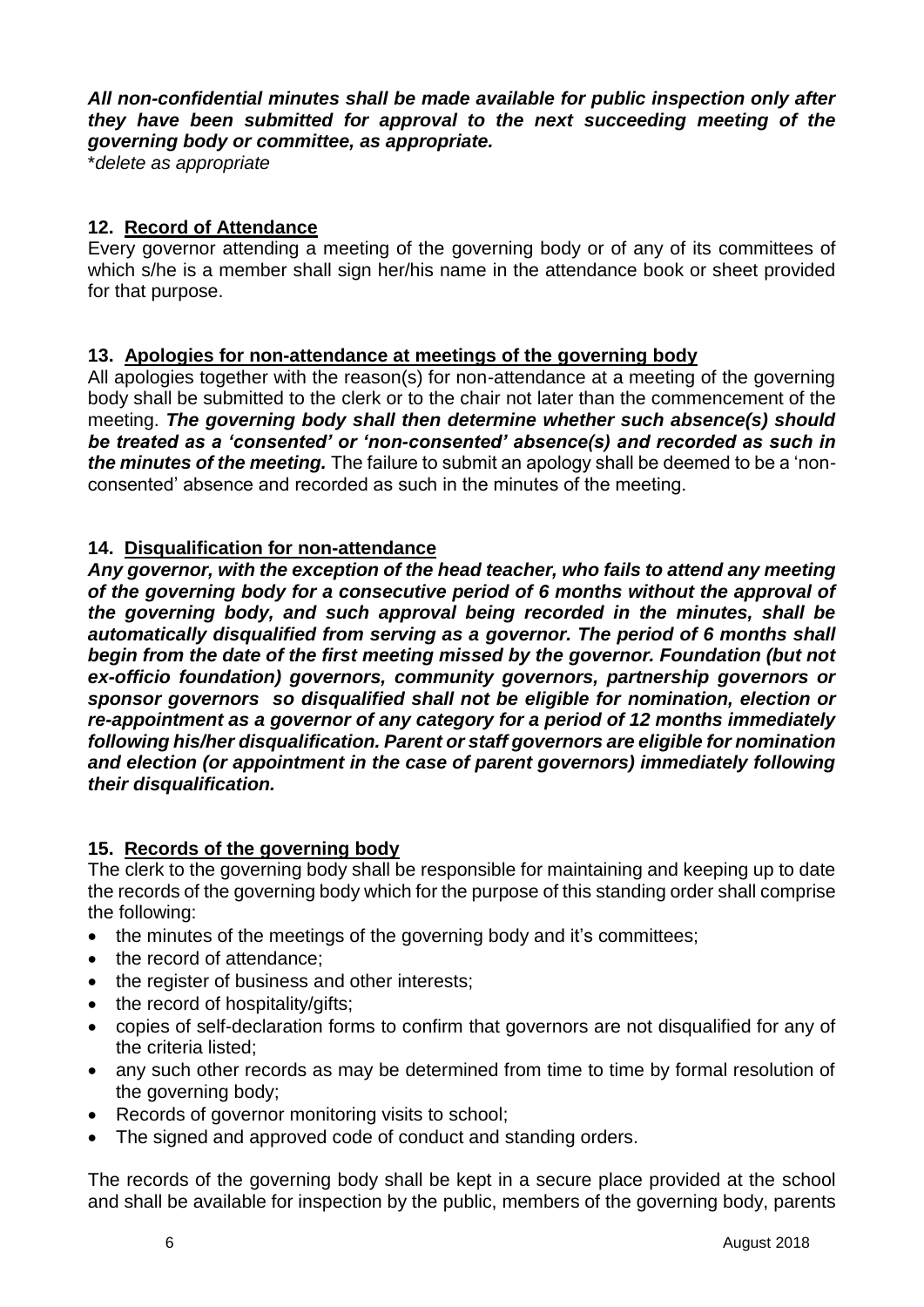of pupils at the school and the Local Authority. Confidential items and confidential minutes shall not be made available for public inspection.

#### **16. Register of business interests**

Every governor shall complete the register of business interests within one month of their election/appointment as a governor. Entries in the register shall be updated as and when necessary and in any event annually. In the event of any governor having no registerable business interests then a NIL return shall be recorded for that governor(s).

#### **17. Eligibility**

Every governor shall complete the Disqualification and Declaration form to indicate that they are eligible to be a governor at a maintained school. Every governor shall complete an application for an enhanced check to the Disclosure and Barring Service. Refusal to do so disqualifies the refusing governor. Governor DBS records should be held within the school's Single Central Record along with all staff and volunteers.

#### **18. Conduct**

The Governing body shall annually adopt an up-to-date code of conduct, ideally the National Governors Association version. Governors could be given a copy (paper or electronic) of the code of conduct.

All Members of the governing body shall abide by The Nolan Principles on Public Life as follows:

- **Selflessness** holders of public office should take decisions solely in terms of the public interest. They should not do so in order to gain financial or other material benefits for themselves their family, or their friends;
- **Integrity** holders of public office should not place themselves under any financial or other obligation to outside individuals or organisations that might influence them in the performance of their official duties;
- **Objectivity**  in carrying out public business; including making public appointments, awarding contracts, or recommending individuals for rewards and benefits; holders of public office should make choices on merit;
- **Accountability**  holders of public office are accountable for their decisions and actions to the public and must submit themselves to whatever scrutiny is appropriate to their office;
- **Openness**  holders of public office should be as open as possible about all the decisions and actions that they take. They should give reasons for their decisions and restrict information only when the wider public interest clearly demands;
- **Honesty**  holders of public office have a duty to declare any private interests relating to their public duties and to take steps to resolve any conflicts arising in a way that protects the public interest;
- **Leadership** -holders of public office should promote and support these principles by leadership and example.

#### **19. Declarations of interest**

*If any member of the governing body has any interest, whether pecuniary or otherwise, in any item on the agenda for any meeting at which they are present, they shall declare such interest prior to the consideration of that item and shall immediately leave the room and take no part in the consideration of or voting on that item.*